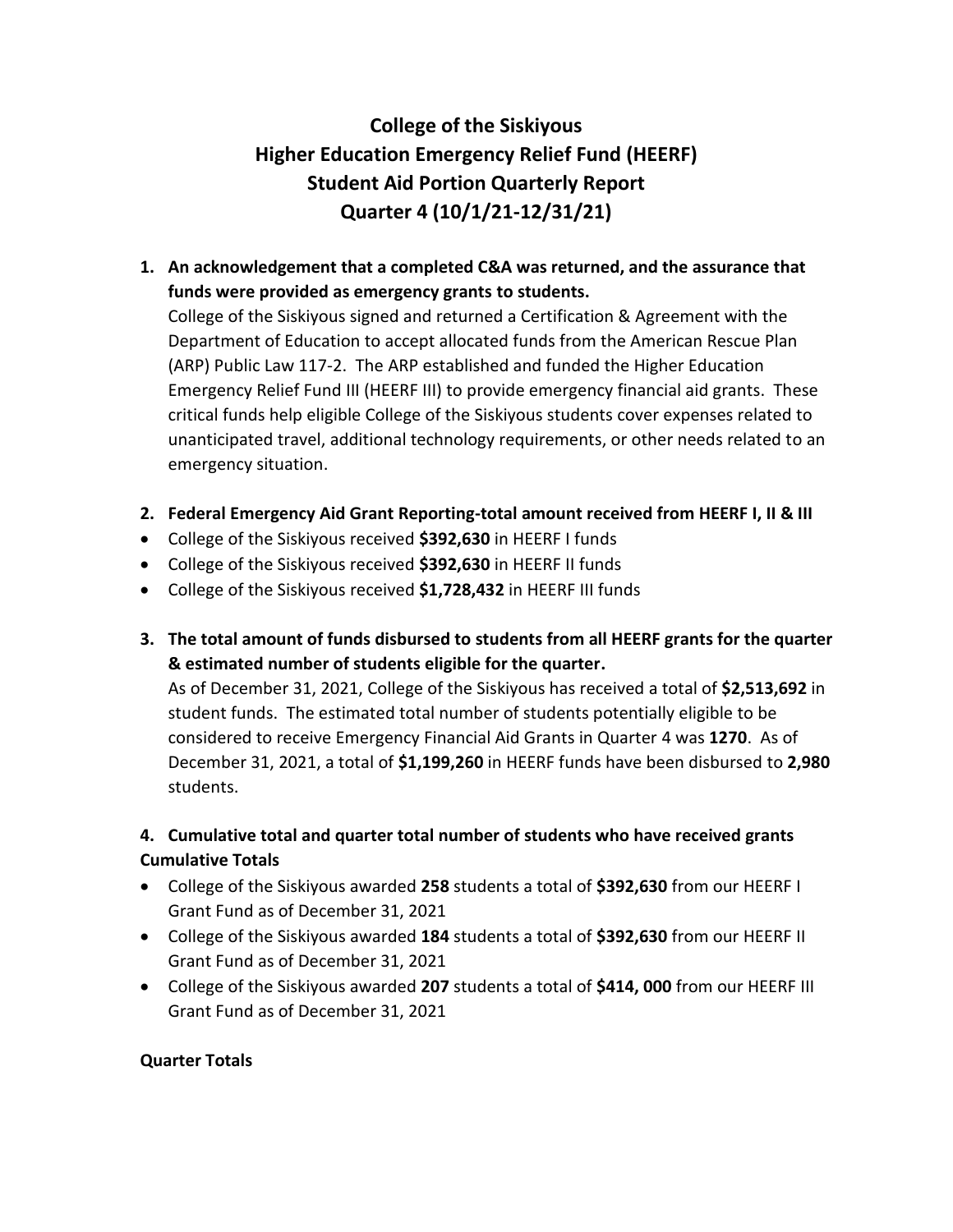- College of the Siskiyous awarded **0** students a total of **\$0** from our HEERF I Grant Fund during Quarter 3
- College of the Siskiyous awarded **0** students a total of **\$0** from our HEERF II Grant Fund during Quarter 3
- College of the Siskiyous awarded **206** student a total of **\$414,000** from our HEERF III Grant Fund during Quarter 3

#### **5. Federal Emergency Grant Criteria and Eligibility**

College of the Siskiyous made Federal HEERF III funds available through an online Higher Education Emergency Relief Fund (HEERF) Application. The following groups of students are eligible to receive HEERF III funds:

- Currently enrolled students
- International students
- DACA students

Students must have completed the online HEERF III application to be considered for an award. Unlike previous HEERF funding, College of the Siskiyous made the decision to award all eligible students who apply a grant in the amount of \$2000. Once applications have been reviewed and approved they are awarded to student accounts by a member of our CARES Act committee. The funds are then disbursed by our Business Office via BankMobile. Students who do not have access to BankMobile receive funds by check. Initially, students were only eligible to receive HEERF III funds one time, but based on significant need communicated from students who were originally awarded funds, our CARES Act committee made the decision to allow students to apply for a second round of funding.

#### **6. Guidance Provided to students concerning HEERF Emergency Grants**

# **College of the Siskiyous CARES Act Grant Application for Students**

# **We know this is a challenging time for students and want to commend you for your continued resilience! We are here for you!**

Through the Coronavirus Aid, Relief and Economic Security (CARES) Act, College of the Siskiyous is able to offer financial assistance to students in need. The purpose of the funds is to award emergency financial aid grants to students for specific expenses that are a direct result of the disruption of campus operations due to COVID-19.